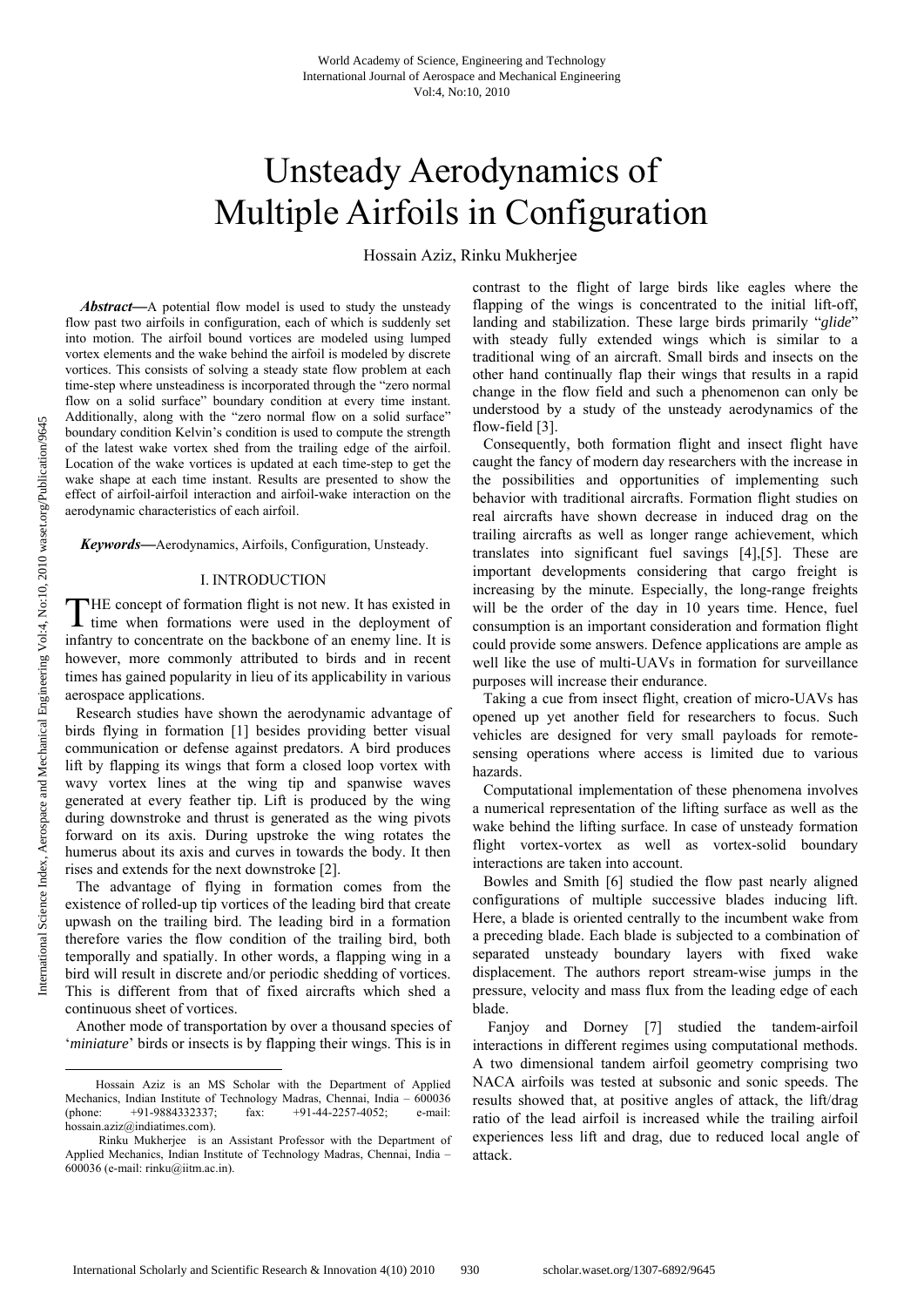Zannetti, Gallizio and Ottino [8] analytically addressed the unsteady two dimensional rotational flow past doubly connected domains. Flow was modelled as a potential flow with point singularities, by concentrating the vorticity in point vortices. The dependence of complex potential on time was defined according to Kelvin's theorem. Vortex shedding and time evolution of circulation past a two-element airfoil and past a two-bladed Darrieus turbine was studied as physical examples.

 Husain, Abdullah and Yap [9] did a two-dimensional analysis of tandem/staggered arranged airfoils of the canard and wing of an Eagle 150 aircraft using computational fluid dynamics and also conducted aerodynamic tests in an opencircuit wind tunnel.

 The wind tunnel experiments for the tandem/staggered positions of the airfoils gave the optimum position for the wing and was validated by simulation. It was also observed in the simulation results that with the tandem position, the wake created by the leading airfoil disturbs the inflow at the trailing airfoil.

The current work is motivated by the prospect of combining the advantages of both formation flight and insect flight. In other words, unsteady aerodynamics of a formation flight. Some practical examples are that of the unsteady motion of rotorcrafts, aircrafts with multiple lifting surfaces like wingcanard and wing-tail configurations, multi-bladed vertical axis wind turbines, industrial mixers, turbine blades, food mixers, blenders, grinders etc.

 In this paper, a two-dimensional unsteady analysis by extending a potential-flow approach using a discrete vortex method, of unsteady flow past two airfoils suddenly set into motion is presented. The effect of airfoil-airfoil interaction and airfoil-wake interaction on the aerodynamic characteristics of each airfoil is studied.

### II. NUMERICAL PROCEDURE

 The current method uses a discrete vortex method to study a flow field consisting of multiple airfoils and multiple unsteady wakes. The flow field is force-free, i.e. the strength of the wake vortices shed from the airfoils remains unchanged.

The unsteady analysis of a single airfoil and its wake using discrete vortices [10] is extended to include multiple airfoils and hence multiple wakes. For predicting the wake shape of a single airfoil a vortex core [11] approach is used and smooth vortex roll-up is obtained. This prevents any singularities in the conservative flow field when the free vortices interact with each other. This approach is used in the current analysis as well consisting of multiple wakes.

Since the flow field consists of multiple airfoils, an additional near-field vortex-solid surface boundary condition is introduced. This prevents any singularities when the free vortices interact with the solid airfoil surfaces.

### *1) Governing equations*

 Potential flow past two airfoils in configuration is considered for which the Laplace equation is the governing equation. However, the problem considered is unsteady and the Laplace equation is devoid of any time considerations. Hence, unsteadiness is introduced into the problem through the "zeronormal flow on a solid surface" boundary condition as given in (1).

## *2) Boundary Conditions and Influence coefficients*

Boundary conditions imposed are the "zero-normal flow on a solid surface" boundary condition given in (1) and the Kelvin condition given in (2) for each airfoil in configuration. Both these conditions are used in tandem at every time instant to generate the  $(2N+2)\times(2N+2)$  influence coefficient matrix for two airfoils in configuration. Finally, a matrix equation given in (3) is solved at every time instant for the strength of the bound vortices of each airfoil  $(\Gamma_N)$  in the configuration and the strength of the wake vortices shed from each airfoil ( $\Gamma_{w}$ ,). The subscript *t* denotes the latest time step.

$$
(\nabla \Phi + U_{\infty})\hat{n} = 0; \quad \hat{n} = \hat{n}(X, Y, Z, t)
$$
 (1)

$$
\frac{d\Gamma}{dt} = 0\tag{2}
$$

$$
\begin{bmatrix} F1 & F2 \\ G1 & G2 \\ L1 & L2 \\ M1 & M2 \end{bmatrix} \begin{bmatrix} \Gamma_A \\ \Gamma_B \\ \Gamma_{WA} \end{bmatrix} = \begin{bmatrix} rhs_A \\ rhs_B \\ - ( \Gamma_{WA,1} + \Gamma_{WA,2} + .... + \Gamma_{WA,1-1} ) \\ - ( \Gamma_{WB,1} + \Gamma_{WB,2} + .... + \Gamma_{WB,1-1} ) \end{bmatrix} (3)
$$

Where, 
$$
F1 = \begin{bmatrix} f_{1,1} & \vdots & f_{1,N} \\ \vdots & \vdots & \vdots \\ f_{N,1} & \vdots & f_{N,N} \end{bmatrix}
$$
;  $F2 = \begin{bmatrix} f_{1,N+1} & \vdots & f_{1,2N+2} \\ \vdots & \vdots & \vdots \\ f_{N,1} & \vdots & f_{N,2N+2} \end{bmatrix}$   
\n $G1 = \begin{bmatrix} f_{N+1,1} & \vdots & f_{N+1,N} \\ \vdots & \vdots & \vdots \\ f_{2N,1} & \vdots & f_{2N,N} \end{bmatrix}$ ;  $G2 = \begin{bmatrix} f_{N+1,N+1} & \vdots & f_{N+1,2N+2} \\ \vdots & \vdots & \vdots \\ f_{2N,N+1} & \vdots & f_{2N,2N+2} \end{bmatrix}$ 

$$
L1 = [f_{2N+1,1} : : f_{2N+1,N}]
$$
  
where  $f_{2N+1,i} = 1$  for  $1 \le i \le N$ ;

 $L2 = [ f_{2N+1, N+1} : : : f_{2N+1, 2N+2} ]$ where 1 *for*  $i = 2N + 1$  $\sum_{2N+1,i} = 0$  for  $N+1 \le i \le 2N+2, i \ne 2N+1$  $= 1$  for  $i = 2N +$  $_{+1,i} = 0$  for  $N+1 \le i \le 2N+2, i \ne 2N+$ *for*  $i = 2N$  $f_{2N+1,i} = 0$  *for*  $N+1 \le i \le 2N+2, i \ne 2N$ 

$$
M1 = [f_{2N+2,1} : : f_{2N+2,N}]
$$
  
where  $f_{2N+2,i} = 0$  for  $1 \le i \le N$ ;

$$
M2 = [f_{2N+2,N+1} : : f_{2N+2,2N+2}]
$$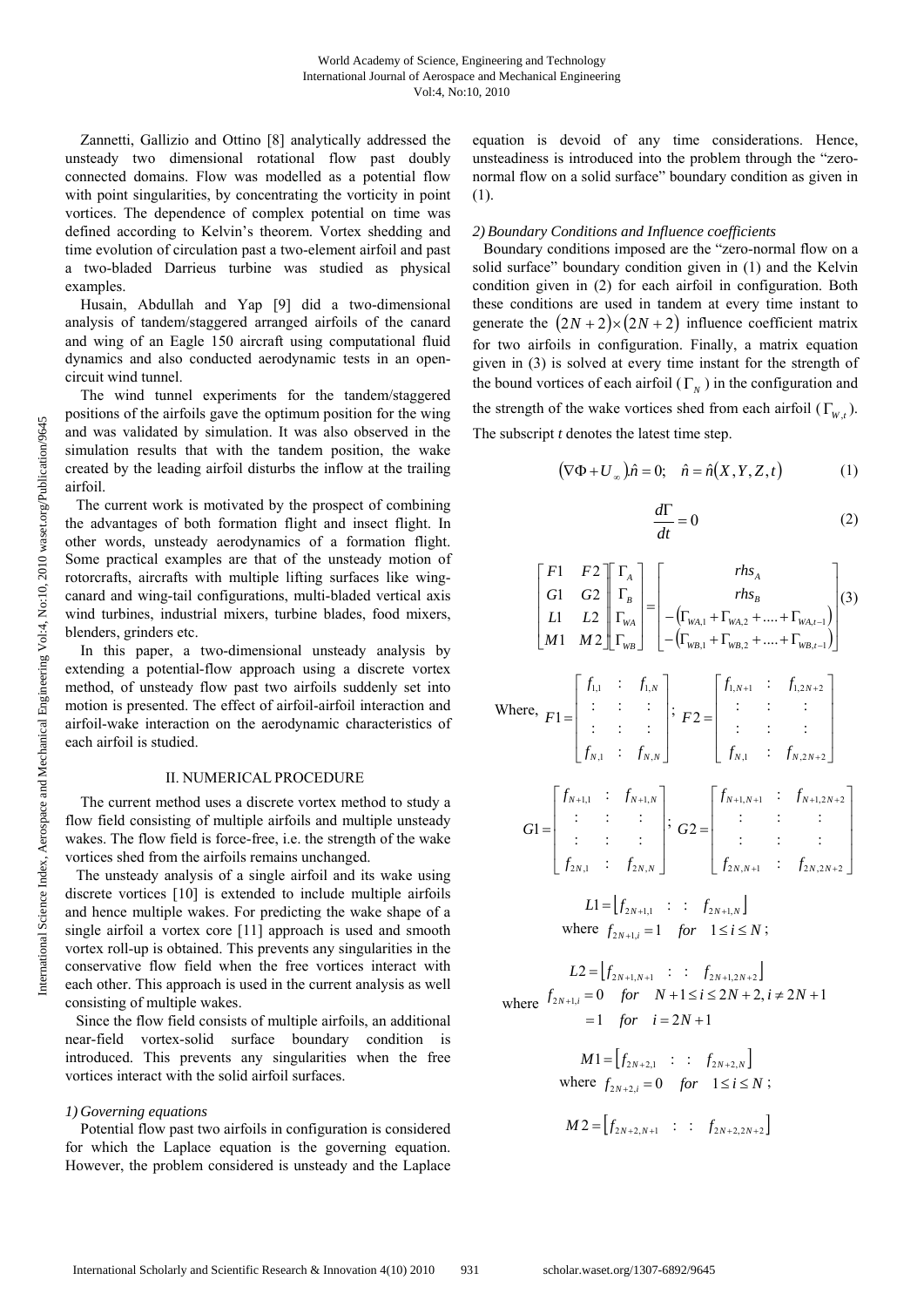where 
$$
f_{2N+2,i} = 1
$$
 for  $N+1 \le i \le 2N+2, i \ne 2N+1$   
= 0 for  $i = 2N+1$ 

$$
\Gamma_A = \begin{bmatrix} \Gamma_1 \\ \vdots \\ \Gamma_N \end{bmatrix}; \Gamma_B = \begin{bmatrix} \Gamma_{N+1} \\ \vdots \\ \Gamma_{2N} \end{bmatrix}; \Gamma_{WA} = \begin{bmatrix} \Gamma_{2N+1} \end{bmatrix}; \Gamma_{WB} = \begin{bmatrix} \Gamma_{2N+2} \end{bmatrix}
$$

## *3) Near-field vortex-solid surface interaction*

 As time progresses the free vortices shed into the wake travel and change their original locations. A time-stepping method is used to update the location of the shed vortices at the end of each time step.

In the current problem since multiple airfoils are present in the flow field, an airfoil interacts with the wake vortices of its preceding airfoil. It was observed by Fage and Johansen [12] that vortices which approach too close to the surface of a plate, dissipate by the action of viscosity. This phenomenon was also observed by Nakagawa [13].

In the present work, this effect is taken into account by removing the vortices from the flow field whenever the following condition in encountered:

$$
r \le 0.08c \tag{4}
$$

Where *r* is the distance between a free vortex in the flow field and a solid surface.

#### *4) Near-field vortex-vortex interaction*

 For the condition when there are several free vortices in the flow field and they interact with each other, the stream function criteria suggested by Chorin [11] is used as given in (5). This prevents any infinite velocities due to two vortices coming too close to each other.

$$
\psi_{\sigma} = \begin{cases}\n\frac{\Gamma \log r}{2\pi} & r > \sigma \\
\frac{\Gamma \log \left(\frac{r}{\sigma}\right)}{2\pi} & r \leq \sigma\n\end{cases}
$$
\n(5)

In the current work,  $\sigma = 0.08c$ , where *r* is the distance between two free vortices and  $\sigma$  the radius of the core scooped out about the free vortex.

# III. RESULTS

Results are presented for a configuration consisting of two airfoils as shown in Figure 1. The leading airfoil is denoted as **A** and the trailing airfoil is denoted as **B**.

A fixed reference frame, **(X, Y)** is attached to airfoil **A** and the origin, **O(0, 0)** of this reference frame is located at the leading edge of airfoil **A**. A moving reference frame, **(x, y)** is attached to the trailing airfoil **B** and the origin of this reference frame **o(X0, Y0)** is located at the leading edge of airfoil **B**. Note that **X0** and **Y0** are calculated with respect to the fixed reference frame, (**X, Y).** 

The results presented in this paper are validated with the analytical results of Wagner [14] and presented in section *A*. Following the validation, a comparative study of a single airfoil and two airfoils in configuration is presented along with three case studies showing the effect on the aerodynamic characteristics due to both temporal and spatial changes in the configuration. Temporal changes are incorporated by changing the angle of attack of airfoil A and the spatial changes are incorporated by changing the relative position of the airfoils with respect to each other.

Results are presented for coefficients of lift,  $C<sub>i</sub>(t)$ , pitching moment about the leading edge of the respective airfoils,  $C_m(t)$ , induced drag,  $C_d(t)$  and wake shape of both airfoils.

#### *A.Validation*

 Two NACA0012 airfoils, each of chord length *c*=1 are considered for the configuration as shown in Figure 1.



Fig. 1: Schematic diagram of airfoils in configuration

Each airfoil is at an angle of attack of 5 degrees. For validation purposes, the distance between the two airfoils is taken as 50. It is expected that at such a large distance, the influence of the airfoil bound vortices and the wake vortices on each other will be minimal.



Fig. 2:  $C_i(t)$  of airfoils A & B for  $(X_0, Y_0) \approx (50, 0)$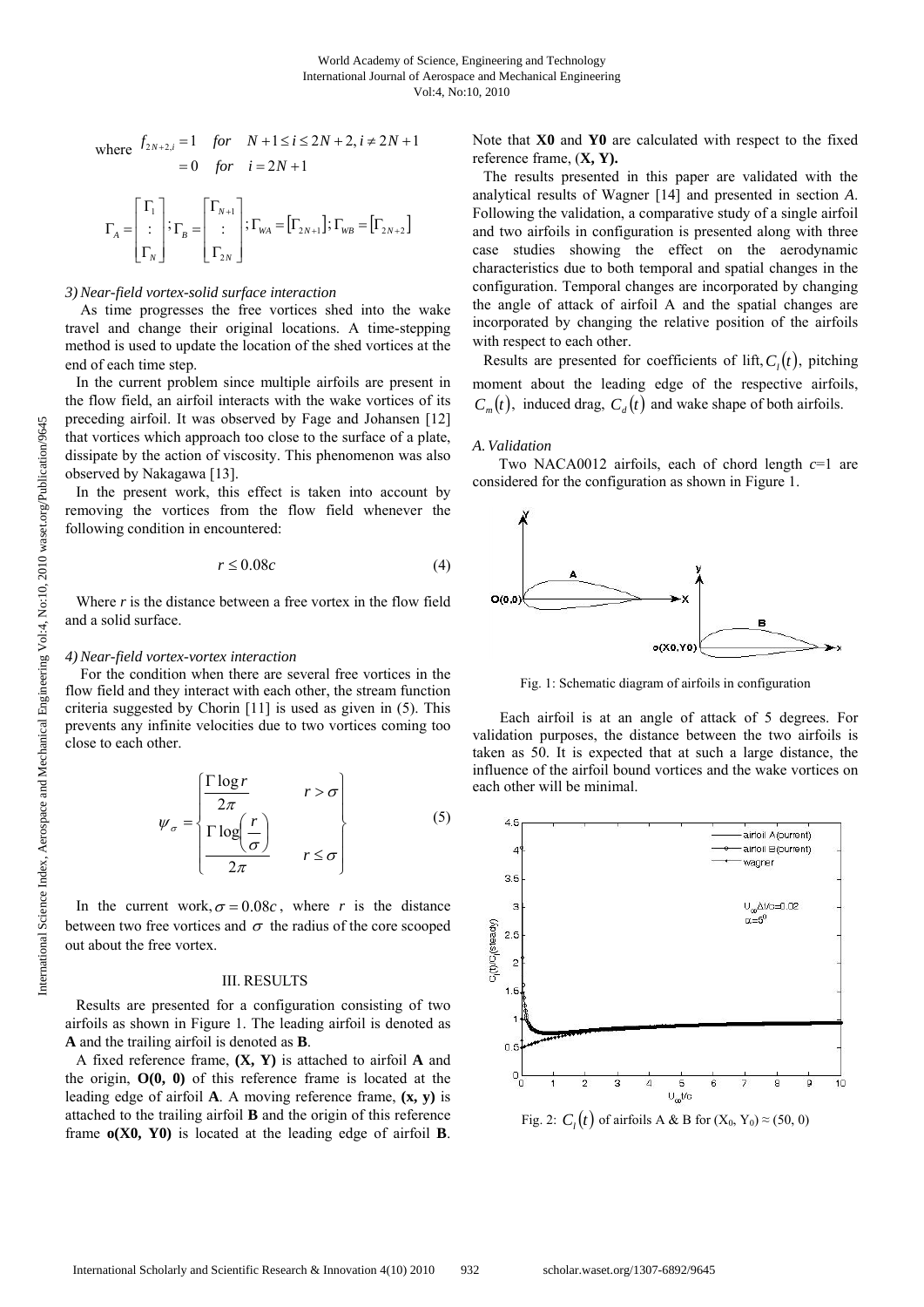



Fig. 4: Wake shape of airfoils A & B for  $(X_0, Y_0) \approx (50, 0)$ 

The plot of  $C_1(t)/C_1(steady)$  vs non-dimensionalised time,  $U_{\alpha}t/c$  for both airfoils is shown in Figure 2. The results are compared with the analytical results for the same of Wagner[8]. It can be seen from Figure 2, that the  $C_1(t)/C_1(steady)$  values of both airfoils exactly match each other and the comparison with the analytical result is also good.

 There is however, some disagreement of the current result with that of Wagner at very small time steps, e.g.  $U_{\infty}t/c \leq 1$ . This may be attributed to the loss in accuracy due to the numerical approach used in this work for the computation as decreasing the time-step does not improve the result. This problem is not expected in an analytical approach.

Fig. 3 shows the circulation distribution,  $\Gamma(t)$  vs  $U_{\infty}t/c$  for both airfoils. Here too as expected the result shows that both airfoils are unaffected by the presence of each other.

 Fig. 4 shows the vortex roll up at the end of 1s for both the airfoils. As expected, the wake shape due to the roll-up of the vortices shed from each airfoil is also not affected by the presence of the other bound vortices or wake vortices.

 Results for the circulation and wake shape were not available from Wagner for comparison.

## *B. Single Airfoil and Configuration of Two Airfoils: A Comparative Study*

 Since the flow field around a single airfoil is different when it is in a configuration with another airfoil (e.g. airfoils A & B as shown in Fig. 1), it is expected that there will be differences in their aerodynamic characteristics as well. Hence, a comparison of the same is presented here. For the airfoils in configuration, the physical offset  $X_0$ =2c and  $Y_0$ =0, both airfoils are at an angle of attack of 4° and both airfoils are travelling at a velocity of 27m/s. The single airfoil is at an angle of attack of 4o and travelling at a velocity of 27m/s.

Fig. 5 shows the plot of  $C_l(t)$  vs  $U_{\alpha}t/c$ . It is observed that around  $U_{\infty}t/c \approx 1$ , there are sharp changes in the  $C_i(t)$  s of both airfoils in the configuration unlike the airfoil operating alone.

Leading up to  $U_{\alpha}t/c \approx 1$ , after the initial sharp drop just after the airfoils are set into sudden motion, the  $C_i(t)$  s of both airfoils increase smoothly. The increase in  $C_i(t)$  for airfoil A is only slightly more than the single airfoil and can be attributed to the upwash created on it by the bound vortices of airfoil B. For airfoil B, on the other hand, the increase in  $C<sub>i</sub>(t)$  can be attributed to the upwash produced on it by the trailing edge vortex shed by airfoil A.

At  $U_{\infty}t/c \approx 1$ , the strong trailing edge vortex from airfoil A moves more downstream and when it just crosses the leading edge of airfoil B it causes a strong downwash on airfoil B resulting in a sharp decease in its  $C<sub>i</sub>(t)$ . Similarly, the downwash created by this vortex on airfoil A decreases which causes a sudden increase in the  $C_l(t)$  of airfoil A. Hence, the strength of the trailing edge vortices from airfoil A completely overrides the strength of the bound vortices in the vicinity.



Fig. 5:  $C<sub>i</sub>(t)$  of an airfoil operating by itself and in configuration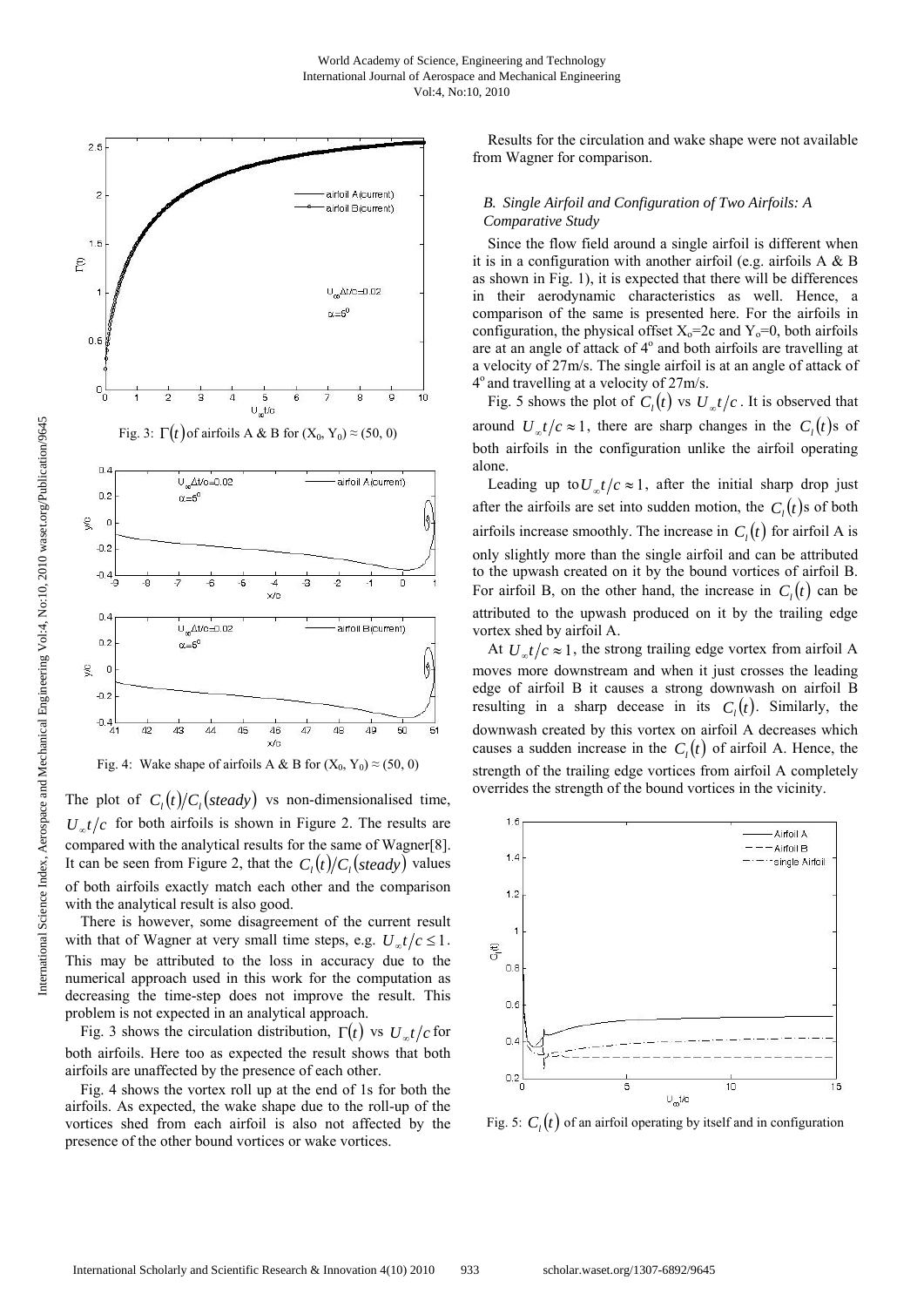

Fig. 6:  $C_n(t)$  of an airfoil operating by itself and in configuration

For  $U_{\alpha}t/c > 1$ , the  $C_l(t)$  of airfoil B is higher than that of airfoil A. This can be attributed to the fact that the effect of the trailing vortices of both airfoils becomes weaker and the effect of the bound vortices dominates. Hence, the aerodynamic characteristics are dominated by the effect of the bound vortices. As a result, the leading airfoil A causes downwash on the trailing airfoil B which in turn causes the  $C<sub>i</sub>(t)$  of airfoil B to be less than that of the single airfoil. The bound vortices of airfoil B cause upwash on airfoil A, which in turn causes the  $C<sub>i</sub>(t)$  of airfoil A to be higher than that of the single airfoil

 Clearly, the strength of the trailing edge vortices from airfoil A is stronger than the strength of the bound vortices of airfoil B.

Fig. 6, 7 and 8 show the plots of  $C_m(t)$ ,  $C_d(t)$  and wake shape vs  $U_{\alpha}t/c$  for both airfoils respectively. It is seen from Fig. 6 that the  $C_m(t)$  of airfoil A is less than that of airfoil B after  $U_{\alpha}t/c \approx 1$ . This is exactly reversed compared to the  $C<sub>i</sub>(t)$  plot and is expected.



Fig. 7:  $C_a(t)$  of an airfoil operating by itself and in configuration



 From Fig. 7 it is seen that the induced drag coefficient,  $C_{\lambda}(t)$  of both the airfoils in configuration is dominated by the trailing edge vortices and after a certain time it trails off to zero and matches the result for the single airfoil as these trailing edge vortices move downstream and their dominance decreases. From Fig. 8 it is seen that there is no vortex roll-up for airfoil A but there is significant roll-up for airfoil B as well as the single airfoil. For airfoil B, there is also a secondary vortex roll-up, which can be attributed to additional vorticity in the wake of airfoil B due to the trailing edge vortices of airfoil A.

# *C. Case Study 1: Effect of Varying X<sub>0</sub>*

The effect of varying the physical offset  $X_0$  (as shown in Fig. 1) on the aerodynamic characteristics of two airfoils in configuration (airfoils A & B as shown in Fig. 1) is presented here.

The physical offset  $Y_0=0$ , both airfoils are at an angle of attack of 4<sup>°</sup> and both airfoils are travelling at a velocity of 27m/s.

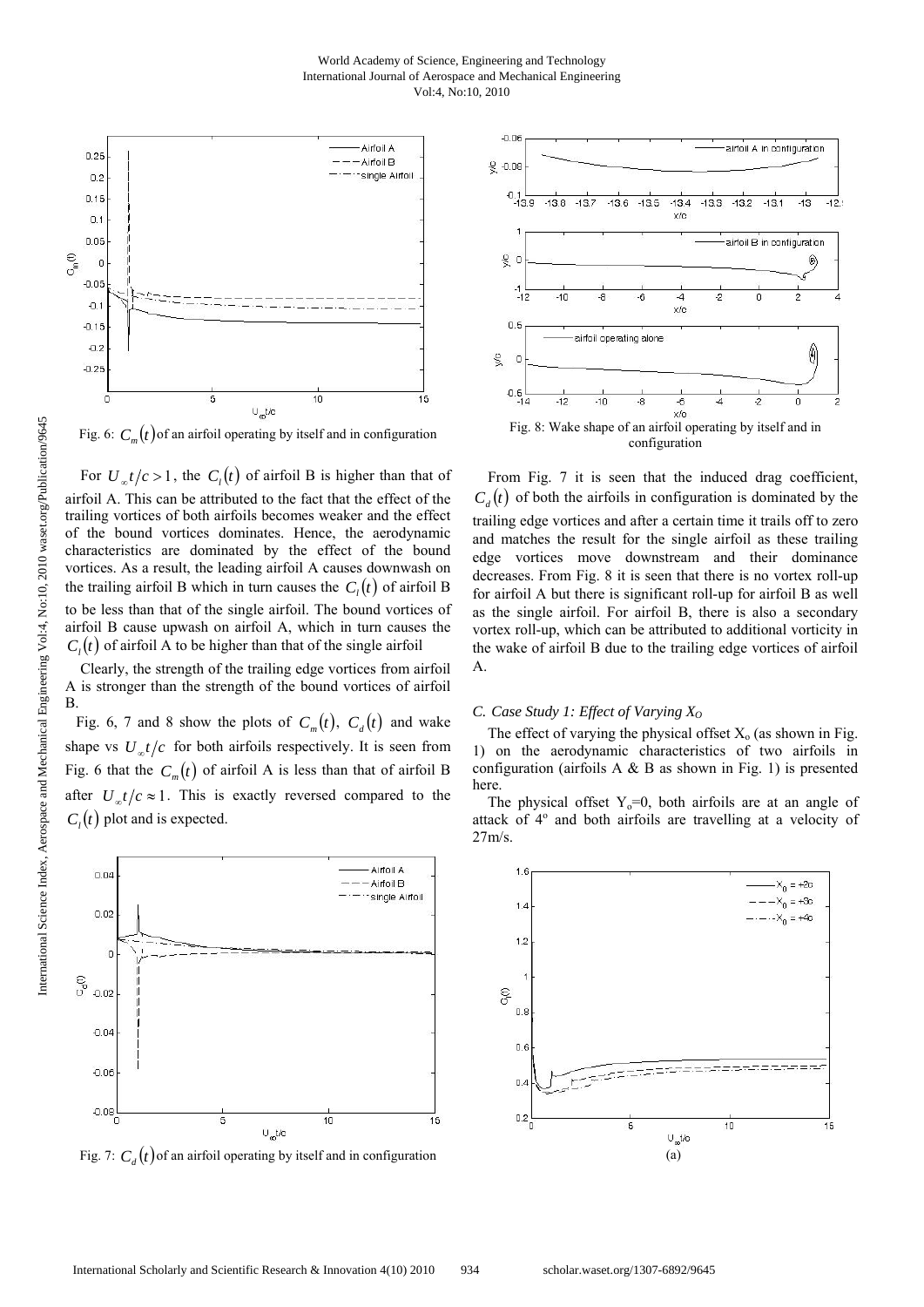



Fig. 9 shows the variation of  $C_l(t)$  with  $U_{\infty}t/c$  for different values of  $X_0$  (the X-location of the leading edge of the trailing airfoil B) for airfoils A and B. For both airfoils, there are some sharp changes in  $C<sub>i</sub>(t)$ , the occurrence of which is delayed with the increase in  $X_0$ .

It is seen that with the increase in  $X_0$ , there is a decrease in  $C<sub>i</sub>(t)$  of the leading airfoil A post the occurrence of the sharp changes as shown in Fig. 9(a). This behaviour is reversed for the trailing airfoil B as shown in Fig. 9(b). Before the occurrence of the sharp changes, for both airfoils with increase in  $X_0$  there is a decrease in  $C_i(t)$ .

 Such behaviour can be attributed to the very high strength of the initial vortex shed from the trailing edge of each airfoil and its effect on the configuration decreasing with time. The location of the peaks can be said to be the time when the trailing edge vortex from the leading airfoil A crosses the leading edge of the trailing airfoil B. This phenomenon is explained in detail in section *B.*



Fig. 11:  $C_d(t)$  for  $Y_0 = 0$ ,  $\alpha_A = \alpha_B = 4^\circ$ ,  $V_A = V_B = 27 \text{m/s}$ (a) airfoil **A** and (b) airfoil **B**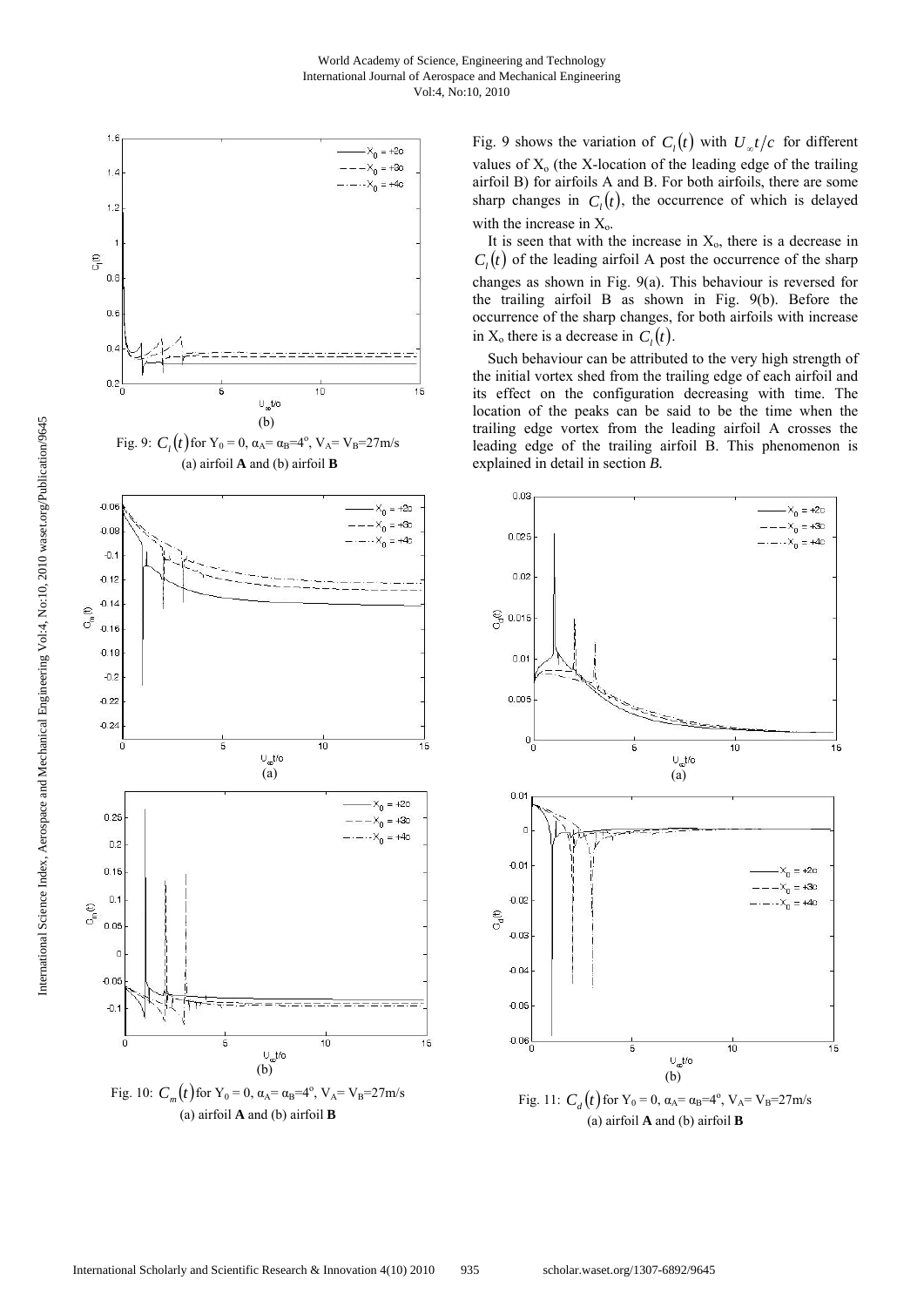

In this case, an increase in  $X_0$  means that the trailing vortex from airfoil A has to travel longer to cross the trailing airfoil B. Hence, the occurrence of the peak is delayed with increase in  $X_{o}$ 

Figs. 10, 11 and 12 show the plots of  $C_m(t)$ ,  $C_d(t)$  and wake shape vs  $U_{\alpha}t/c$  for both airfoils respectively. It is seen that the sharp peaks in the  $C<sub>i</sub>(t)$  plots are repeated in the  $C_m(t)$  and  $C_d(t)$  plots as well and this is expected.

The nature of the peaks in the  $C_m(t)$  plots is the reverse and the nature of the peaks in the  $C_d(t)$  plots is the same as that of the  $C_i(t)$  plots and this is expected. It is interesting to note the development of very sharp negative  $C_a(t)$  on the trailing airfoil B before it trails off and becomes zero.

No significant roll-up of the vortices shed from the leading airfoil **A** is observed but significant roll-up is obtained for the trailing airfoil **B**. This indicates that the wake of the leading airfoil is significantly affected by the presence of the trailing airfoil.

# *D. Case Study 2: Effect of Varying Y<sub>0</sub>*

The effect of varying the physical offset  $Y_0$  (as shown in Fig. 1) on the aerodynamic characteristics of two airfoils in configuration (airfoils  $A \& B$  as shown in Fig. 1) is presented here.

The physical offset  $X_0$ =2c, both airfoils are at an angle of attack of 4° and both airfoils are travelling at a velocity of 27m/s.

Fig. 13 shows the variation of  $C_1(t)$  with  $U_{\infty}t/c$  for different values of  $Y_0$  (the Y-location of the leading edge of the trailing airfoil B) for airfoils A and B. It is seen in Fig. 13(a) that there are some sharp changes in the  $C<sub>i</sub>(t)$  of airfoil A while the  $C<sub>i</sub>(t)$  of airfoil B as shown in Fig. 13(b) is devoid of any major peaks. The presence of the peaks in the  $C<sub>1</sub>(t)$  of airfoil A can be attributed to the dominance of a very strong trailing vortex, the effect of which decreases with increase in the Y-offset and also as it moves downstream with time.

The absence of such peaks in the  $C_l(t)$  of airfoil B is due to its Y-offset from airfoil A as a result of which the effect of the wake vortices is minimised.



(a) airfoil **A** and (b) airfoil **B** 

Figs. 14, 15 and 16 show the plots of  $C_m(t)$ ,  $C_a(t)$  and wake shape vs  $U_{\alpha}t/c$  for both airfoils respectively.

It is seen that the  $C_m(t)$  and  $C_d(t)$  plots consist of sharp peaks as well and this is expected.

 No significant roll-up of the vortices shed from the leading airfoil **A** is observed but some roll-up is obtained for the trailing airfoil **B** as seen in Fig. 16.

 This indicates that the wake of the leading airfoil is affected by the presence of the trailing airfoil. However, in this case the bound vortices take precedence over the trailing vortices.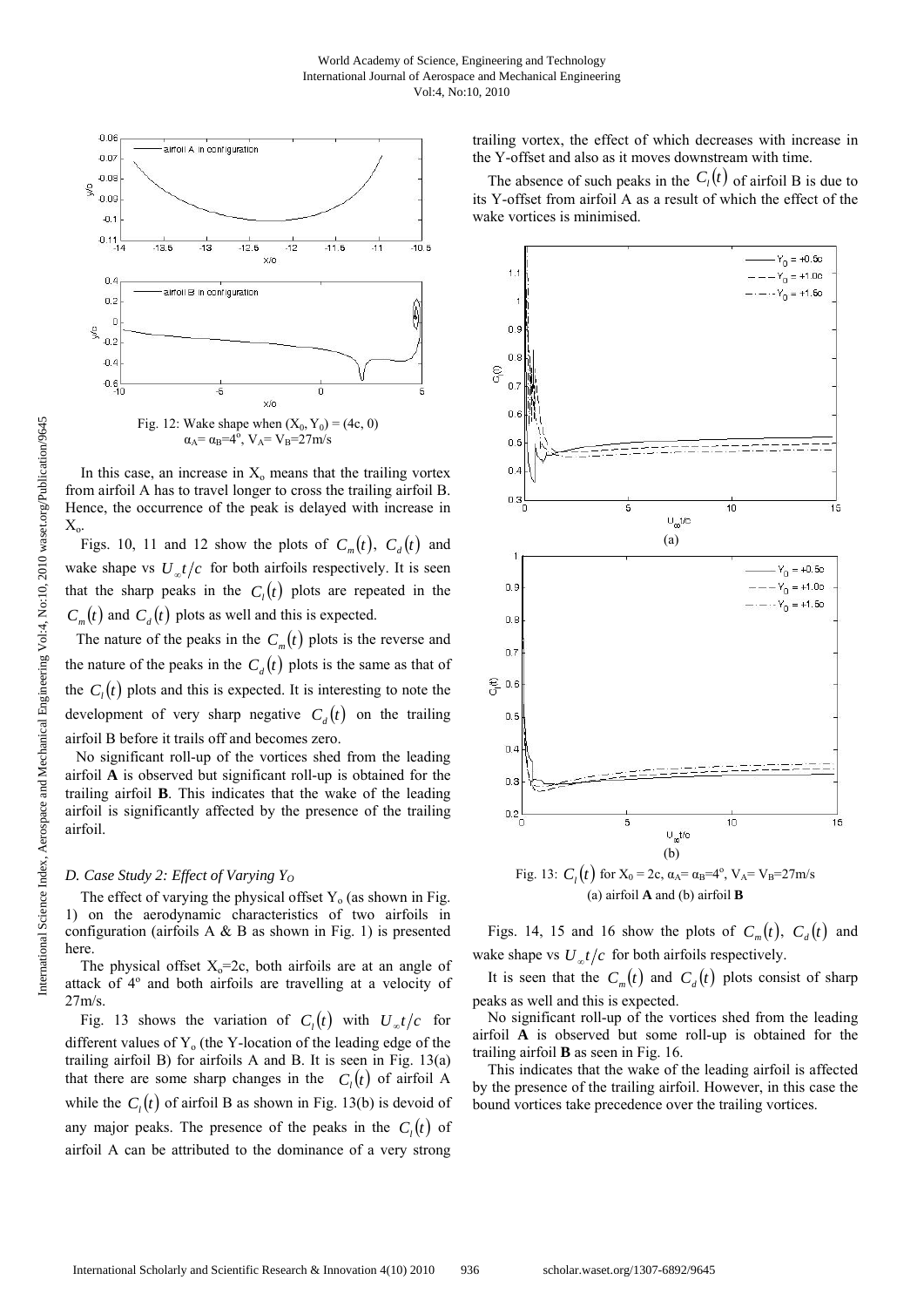World Academy of Science, Engineering and Technology International Journal of Aerospace and Mechanical Engineering Vol:4, No:10, 2010







*E.Case Study 3: Effect of Varying αA, i.e. Angle of Attack of Airfoil A* 

 The effect of making a temporal change in the aerodynamic characteristics of the two airfoils in configuration (airfoils A & B as shown in Fig. 1) is obtained by varying the leading airfoil (airfoil A as shown in Fig. 1) angle of attack,  $\alpha_A$ . The results are presented here. The physical offsets  $X_0=2c$ , and  $Y_0=0$ , airfoil B is at an angle of attack of  $4^\circ$  and both airfoils are travelling at a velocity of 27m/s.

Fig. 17 shows the variation of  $C_1(t)$  with  $U_{\infty}t/c$  for different values of  $\alpha_A$  (the angle of attack of airfoil A) for airfoils A and B.

 Here the Y-offset of the trailing airfoil is zero and the Xoffset is 2c, which is not very large. Hence, the effect of the trailing edge vortices find prominance for both airfoils. Sharp changes in  $C<sub>i</sub>(t)$  are observed for both airfoils. The time of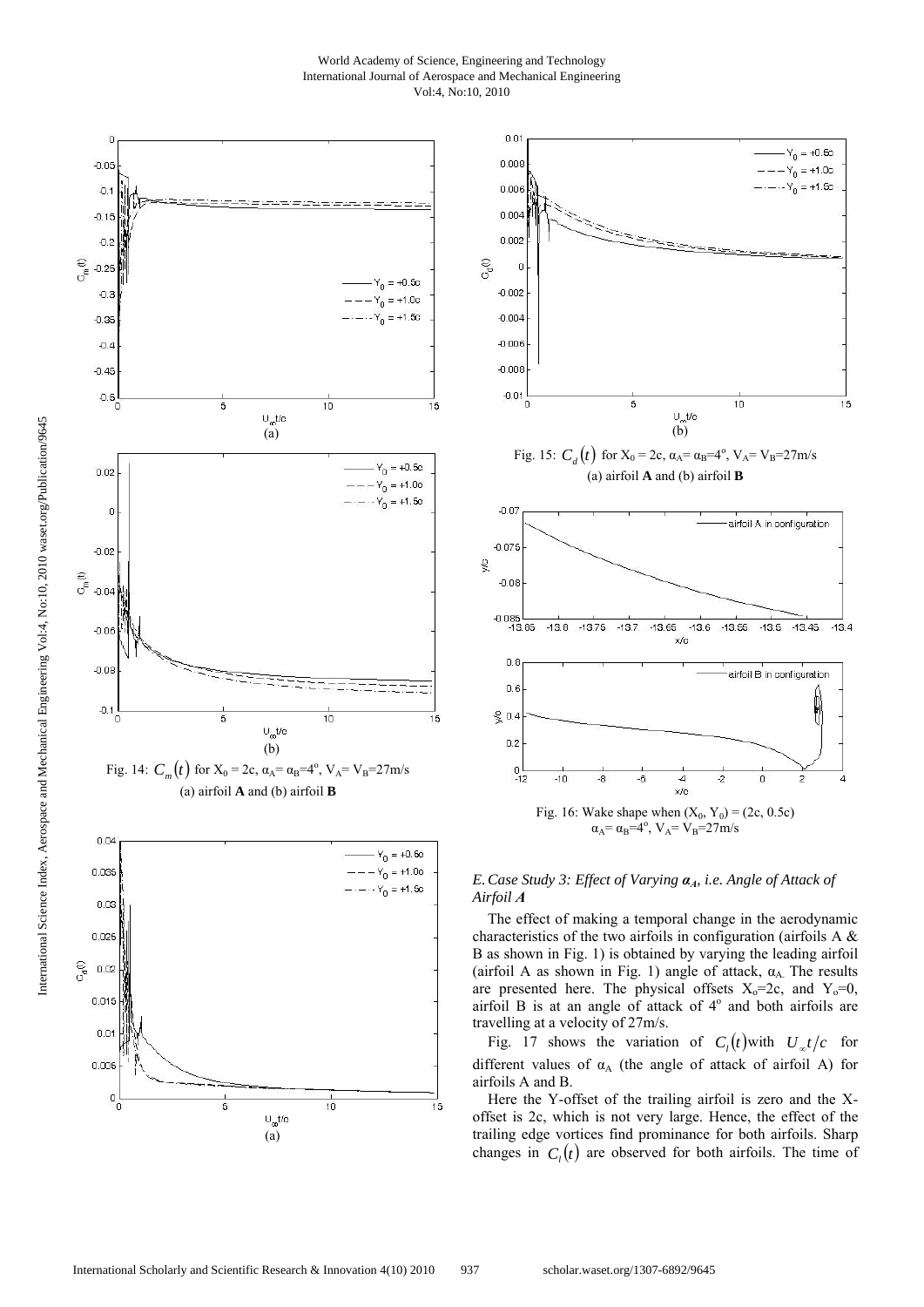occurance of these peaks is not affected by the change in  $\alpha_A$  as is seen from Fig. 17. Prior to the occurance of the peaks, the  $C<sub>i</sub>(t)$  increases with increase in  $\alpha_A$  for both airfoils. Post occurance of the peaks this behaviour is maintained for the leading airfoil A but is reversed for the trailing airfoil B. This can be attributed to the very strong trailing edge vortices, the effect of which decreases with time.





Figs. 18, 19 and 20 show the plots of  $C_m(t)$ ,  $C_d(t)$  and wake shape vs  $U_{\alpha}t/c$  for both airfoils respectively.

 It is seen from Figs. 18 and 19 that the sharp peaks are also present for the  $C_m(t)$  and  $C_d(t)$  plots. The nature of the peaks for the  $C_m(t)$  plots is opposite and the nature of the  $C_d(t)$ plots is similar to that of the  $C<sub>i</sub>(t)$  plots. This is expected.



Fig. 18:  $C_m(t)$  for  $(X_0, Y_0) = (2c, 0), V_A = V_B = 27 \text{ m/s}, \alpha_B = 4^\circ$ (a) airfoil **A** and (b) airfoil **B** 

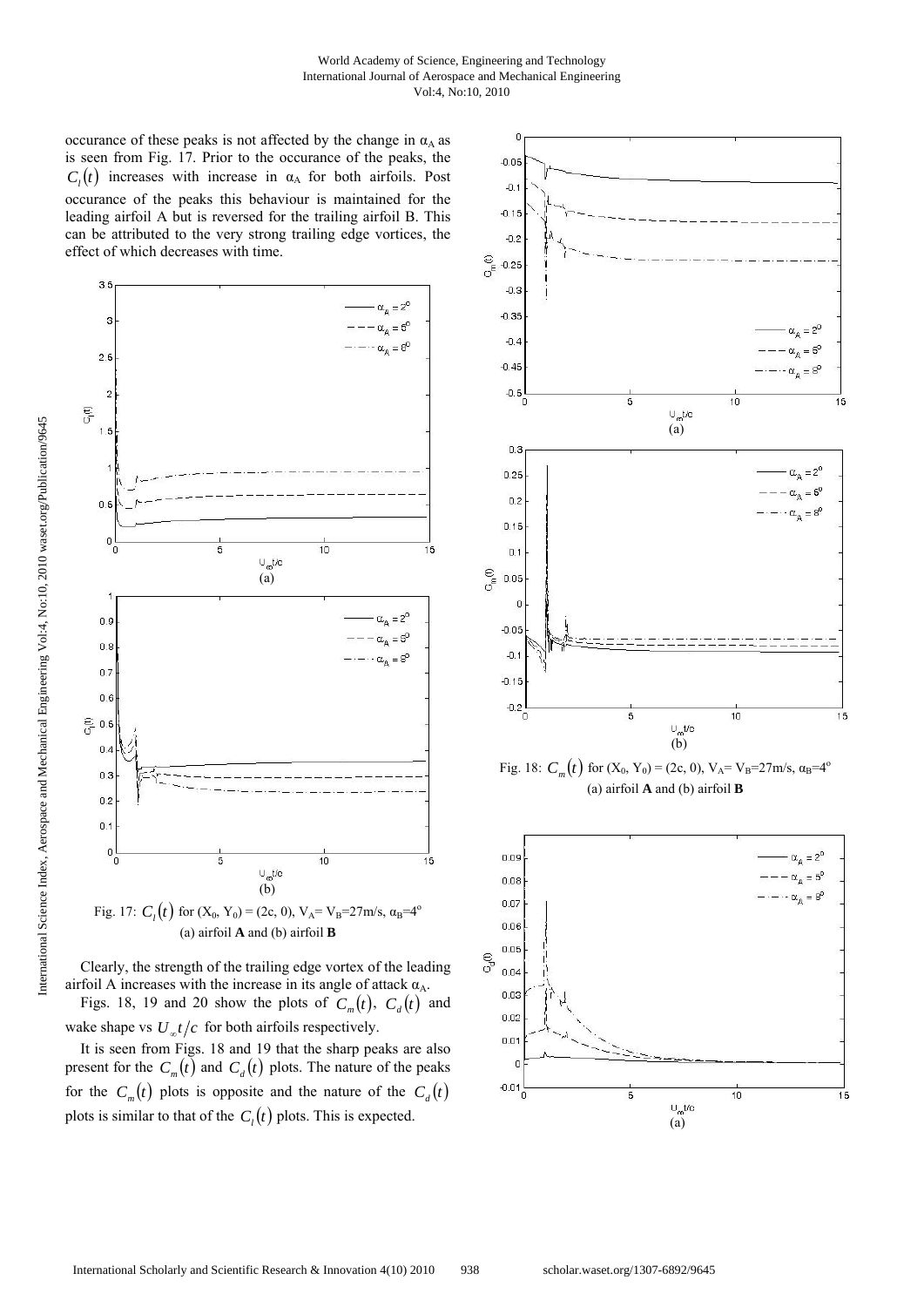

 There is a sharp negative drag for the trailing airfoil as shown in Fig. 19(b) and the sharpness increases with the increase in the angle of attack of the leading airfoil,  $\alpha_A$ .

 As explained earlier, this is due to the upwash created on the trailing airfoil by the trailing vortex shed from the leading airfoil, which is of a very high strength. The effect of this upwash vanishes as the vortex moves downstream and crosses the leading edge of the trailing airfoil.

 No significant roll-up of the vortices shed from the leading airfoil **A** is observed but considerable roll-up is obtained for the trailing airfoil **B** as seen in Fig. 20. A prominent secondary roll-up is also seen for airfoil B.

 Hence, the wake of the leading airfoil is significantly affected by the presence of the trailing airfoil.

# *F.*  $C_a(t)/C_i(t)$  *Results*

 In the unsteady analysis carried out in this work, it is observed that the aerodynamic characteristics of an airfoil operating alone is different from the case when it is operating in configuration with another airfoil.



 Various results to emphasize this point have been presented in this paper and the reasons cited were explained in lieu of airfoil-airfoil and airfoil-vortex interactions.

 It is seen that due to the "*disappearance*" or "*breaking-up*" of the vortices according to the near-field vortex-solid surface interaction, significant roll-up of the wake vortices from the leading airfoil is not obtained. This is deemed to be a viable physical result in terms of flow-physics.

 One of the primary reasons for studying the aerodynamics of a formation flight is the possibility of incurring less induced drag resulting in savings in fuel. In the results presented so far, large peaks of negative drag are observed for the trailing airfoil, which corroborates the idea of reduced induced drag in formation flight regimes.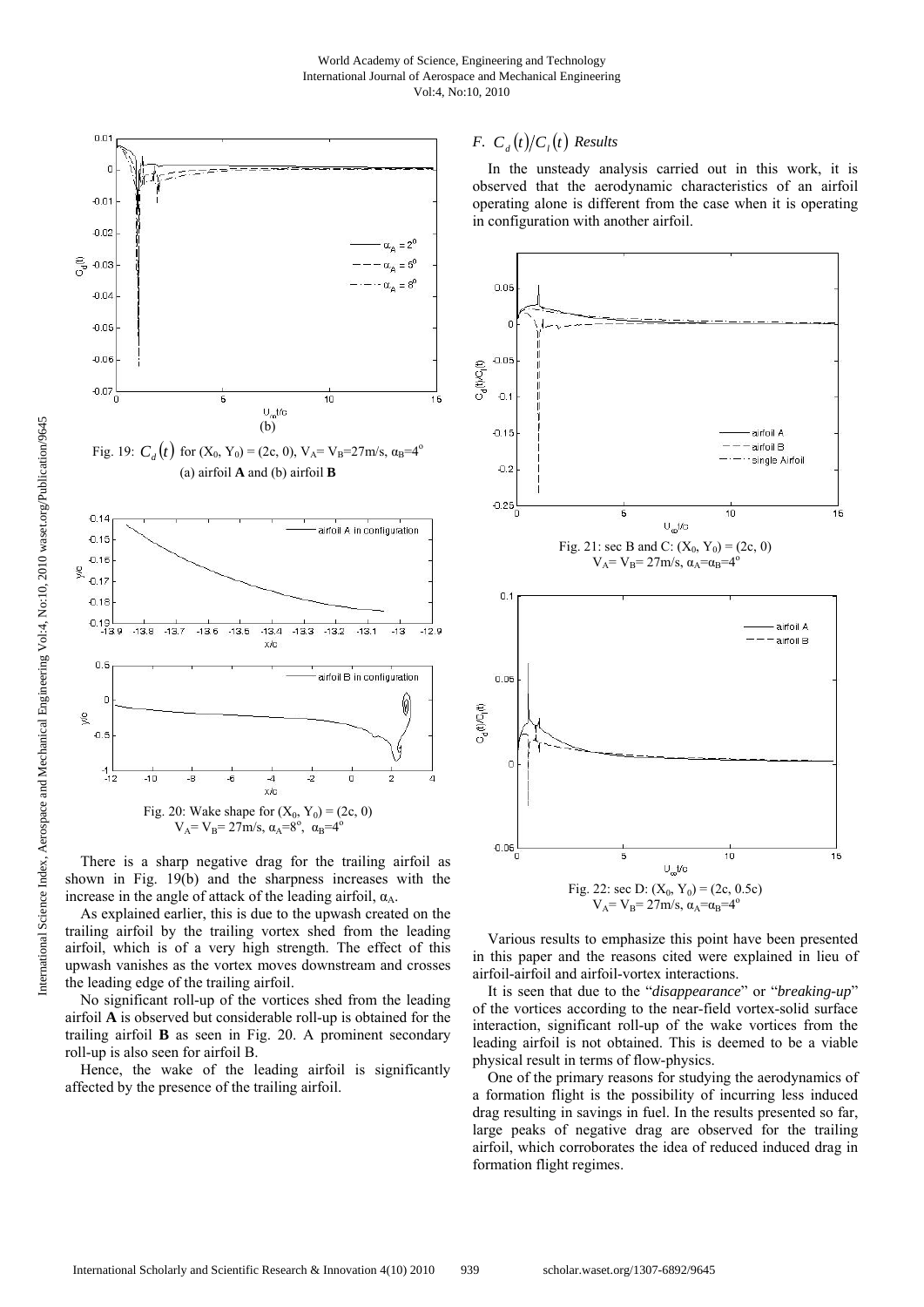

 In this section we take a look at the variation of  $C_d(t)/C_l(t)$  with  $U_{at}/c$  for sections B-E to make a statement on the possible gains of a formation flight regime in terms of reduced induced drag.

The effect of change in spatial offsets,  $X_0$  and  $Y_0$  on  $C_d(t)/C_l(t)$  is shown in Figs 21 and 22. Fig. 21 shows the variation of  $C_a(t)/C_b(t)$  for the two airfoils in configuration for a positive  $X_0$  offset of 2c compared to when either of them is operating singly. Fig. 22 shows the same variation for the airfoils in configuration with a positive  $Y_0$  offset of 0.5c. These values of  $X_0$  and  $Y_0$  are chosen since they produce the maximum peaks. The effect of temporal change, i.e change in  $\alpha_A$  on  $C_a(t)/C_i(t)$  is shown in Fig. 23.

The peak values of  $C_i(t)$  and  $C_i(t)$  for sections B-E are also tabulated in TABLE I. The % relative changes are calculated according to the formula given in 6 and 7.

$$
\frac{C_{i}(t)_{i} - C_{i}(t)_{\sin gle}}{C_{i}(t)_{i}} \times 100
$$
 (6)

$$
\frac{C_{d}(t)_{i} - C_{d}(t)_{\sin gl_{e}}}{C_{d}(t)_{i}} \times 100
$$
\n(7)

Where  $i$ = airfoil A or B in the configuration

 From Table I, it is seen that amongst the peak values, for the case when  $Y_0 = +0.5c$  (sec D), for airfoil B, for a decrease in its  $C<sub>i</sub>(t)$  of ~33% there is a corresponding decrease in its  $C_d(t)$  of ~ 200%. For the same case for airfoil A on the other hand, for an increase in its  $C_l(t)$  of ~20% there is a corresponding increase in its  $C_d(t)$  of ~ 70%. It is seen that this case gives the best results in terms of a trade-off between decrease in  $C_1(t)$  and decrease in  $C_d(t)$  for airfoil B and a decrease in  $C_1(t)$  and increase in  $C_d(t)$  for airfoil A among all the cases of airfoils A and B in configuration considered here.

| Airfoil                       | <b>SINGLE</b>            |                          | <b>IN FORMATION</b> |          |                  |          | % relative change in<br>$C_l(t)$ |              | % relative change in<br>$C_d(t)$ |              |
|-------------------------------|--------------------------|--------------------------|---------------------|----------|------------------|----------|----------------------------------|--------------|----------------------------------|--------------|
|                               |                          |                          | A                   |          | $\boldsymbol{B}$ |          | $\boldsymbol{A}$                 | $\, {\bf B}$ | A                                | $\, {\bf B}$ |
|                               | $C_l(t)$                 | $C_d(t)$                 | $C_l(t)$            | $C_d(t)$ | $C_l(t)$         | $C_d(t)$ |                                  |              |                                  |              |
| Sec B                         | 0.403                    | 0.008                    |                     |          |                  |          |                                  |              |                                  |              |
| Sec C<br>$(X_0 = 2c)$         | $\overline{\phantom{a}}$ | $\overline{\phantom{a}}$ | 0.469               | 0.025    | 0.250            | $-0.058$ | 14.1                             | $-61.2$      | 68                               | $-113.8$     |
| Sec D<br>$(Y_0 = .5c)$        | $\overline{\phantom{a}}$ | $\overline{\phantom{a}}$ | 0.5                 | 0.030    | 0.303            | $-0.008$ | 19.4                             | $-33.00$     | 73.3                             | $-200$       |
| Sec E<br>$(\alpha_A=8^\circ)$ |                          |                          | 0.901               | 0.071    | 0.185            | $-0.062$ | 52.3                             | $-117.8$     | 88.7                             | $-112.9$     |

TABLE I  $C_i(t)$  and  $C_j(t)$  peak/trough results for case studies B-E